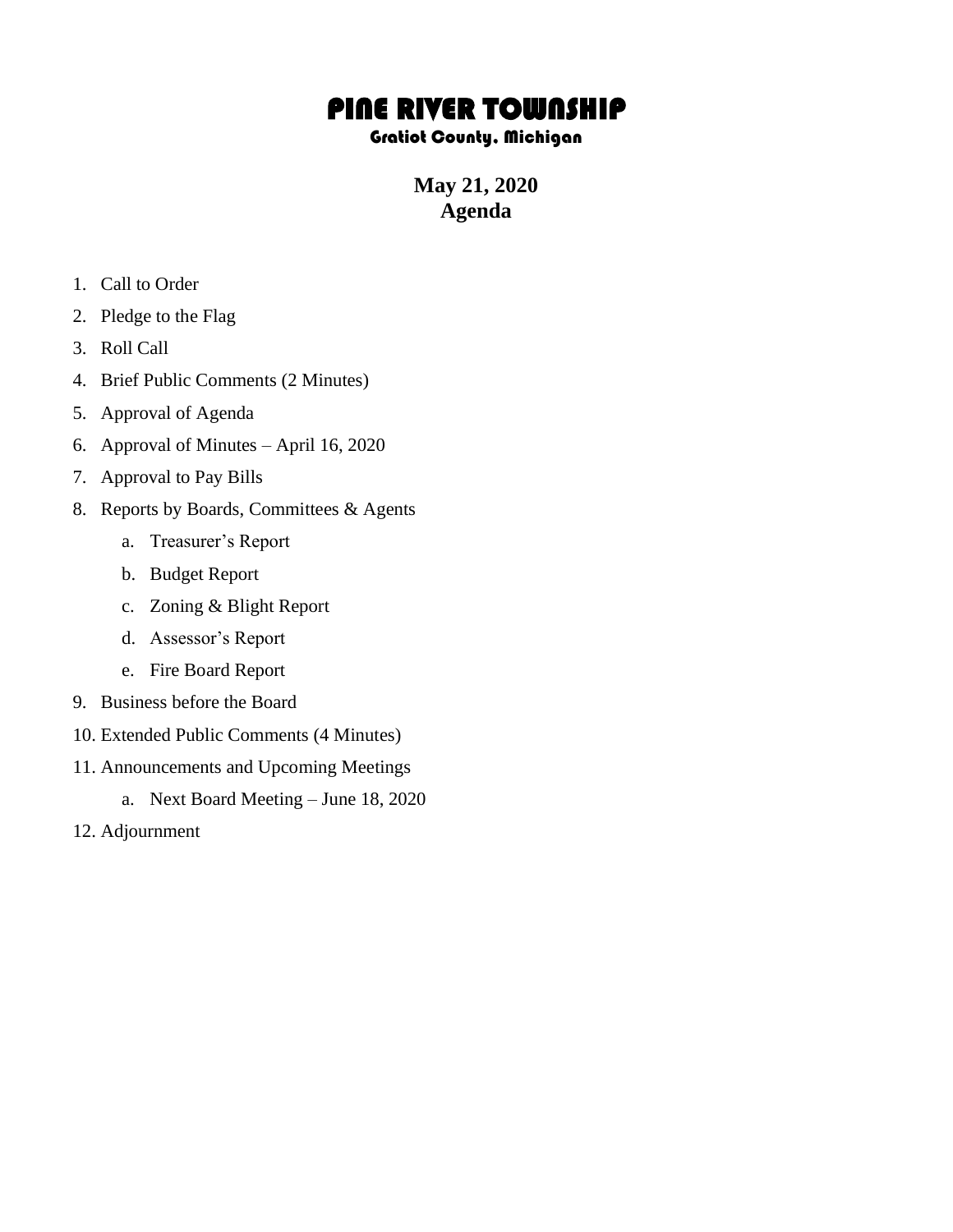## **MINUTES OF THE PINE RIVER TOWNSHIP BOARD MONTHLY MEETING MAY 21, 2020**

- 1) The regular monthly meeting of the Pine River Township Board was called to order at 7:02 P.M. by Supervisor Beeson at the Township Hall.
- 2) Pledge the flag: The board and the public said the pledge to the flag.
- 3) Roll Call: Baker: present, Best: present, Moeggenborg: present, Beeson: present, Whitmore: present. (5) Board members present, (0) absent.
- 4) Brief Public comments (2 minutes):
	- a) None
- 5) Approve the Agenda:
	- a) Motion by Moeggenborg: second by Baker: to approve the agenda with the addition of 9a and 9b. All present board members approved. Motion carried 5-0.
- 6) Approve the Minutes:
	- a) Motion by Baker: second by Best: to approve the Regular Meeting Minutes of April 16, 2020, as presented. All present board members approved. Motion carried 5-0.
- 7) Approval to Pay Bills:
	- a) Motion made by Moeggenborg: second by Best: to pay bills as presented in the amount of \$26,944.42. All present board members approved. Motion carried 5-0.
- 8) Reports by Boards, Committees & Agents
	- a) Treasurers Report no report.
	- b) Budget Report Discussion: report placed on file.
	- c) Zoning & Blight Officer on file
	- d) Assessor Report no report
	- e) Fire Services no report
- 9) Business before the Board
	- a) Board of Elections Request to send Absentee Ballot Applications to all Pine River Electors
		- i) Motion made by Moeggenborg: support by Baker: to communicate to BOE that we neither authorize or request the State to send AV applications to all registered voters in Pine River due to the recommendation from MTA. All present board members approved. Motion carried 5-0.
	- b) MTA Dues and Premium Pass
		- i) Motion made by Whitmore: support by Moeggenborg: to approve purchasing Premium Pass of MTA Online Learning Subscription at a cost of \$3833.00.
- 10) Extended Public Comments (4 Minutes)
	- a) None.